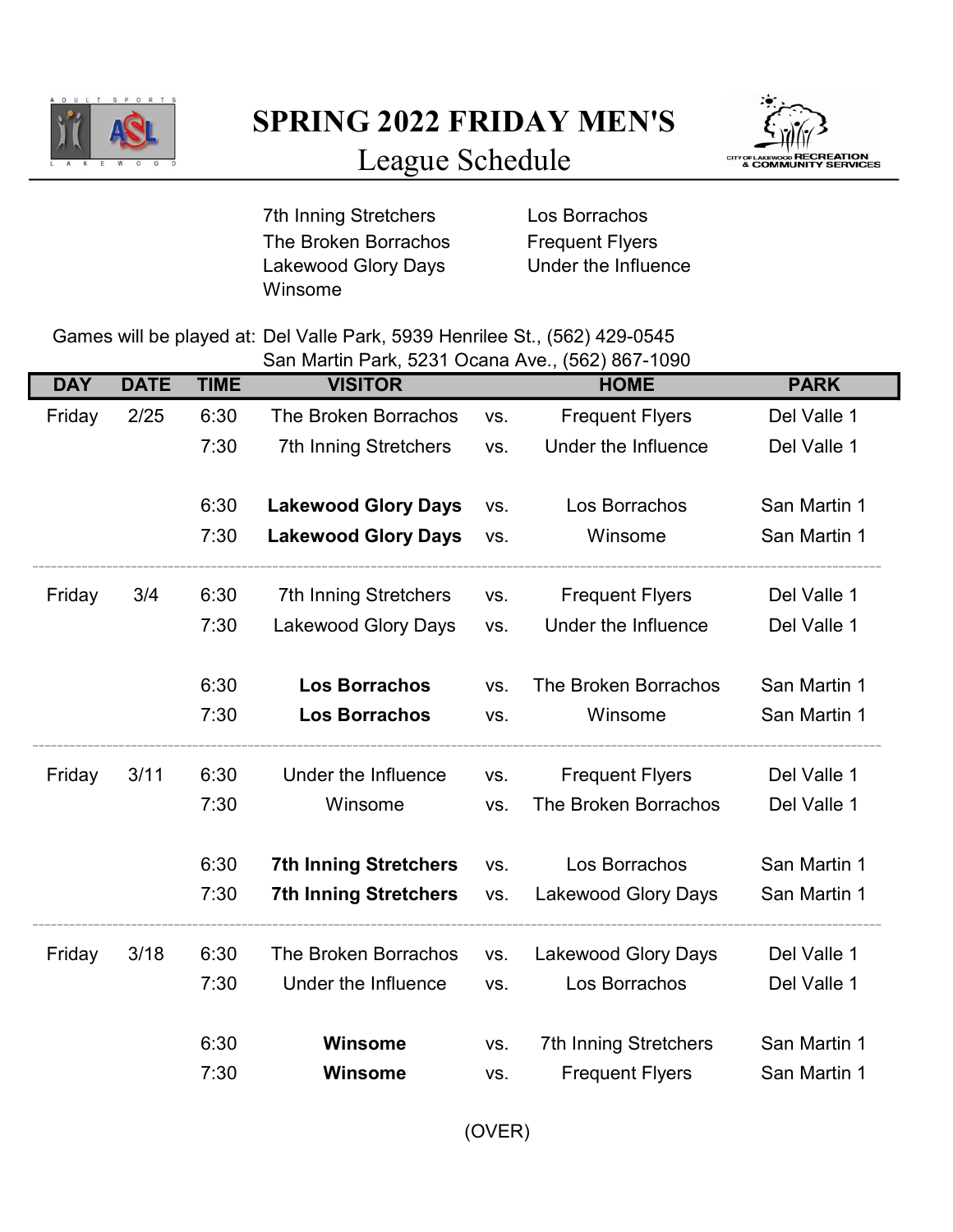| <b>DAY</b>    | <b>DATE</b> | <b>TIME</b>          | <b>VISITOR</b>                                                        |                   | <b>HOME</b>                                                                              | <b>PARK</b>                                  |
|---------------|-------------|----------------------|-----------------------------------------------------------------------|-------------------|------------------------------------------------------------------------------------------|----------------------------------------------|
| Friday        | 3/25        | 6:30                 | <b>Frequent Flyers</b>                                                | VS.               | Los Borrachos                                                                            | Del Valle 1                                  |
|               |             | 7:30                 | <b>Frequent Flyers</b>                                                | VS.               | <b>Lakewood Glory Days</b>                                                               | Del Valle 1                                  |
|               |             | 6:30<br>7:30<br>8:30 | <b>The Broken Borrachos</b><br><b>The Broken Borrachos</b><br>Winsome | VS.<br>VS.<br>VS. | <b>7th Inning Stretchers</b><br><b>Under the Influence</b><br><b>Under the Influence</b> | San Martin 1<br>San Martin 1<br>San Martin 1 |
| Friday        | 4/1         | 6:30<br>7:30         | Los Borrachos<br>Winsome                                              | VS.<br>VS.        | <b>Lakewood Glory Days</b><br><b>Lakewood Glory Days</b>                                 | Del Valle 1<br>Del Valle 1                   |
|               |             | 6:30<br>7:30         | Under the Influence<br><b>Frequent Flyers</b>                         | VS.<br>VS.        | <b>7th Inning Stretchers</b><br><b>The Broken Borrachos</b>                              | San Martin 1<br>San Martin 1                 |
| Friday        | 4/8         | 6:30<br>7:30         | Winsome<br>The Broken Borrachos                                       | VS.<br>VS.        | <b>Los Borrachos</b><br><b>Los Borrachos</b>                                             | Del Valle 1<br>Del Valle 1                   |
|               |             | 6:30<br>7:30         | Under the Influence<br><b>Frequent Flyers</b>                         | VS.<br>VS.        | Lakewood Glory Days<br><b>7th Inning Stretchers</b>                                      | San Martin 1<br>San Martin 1                 |
| <b>Friday</b> | 4/15        |                      | <b>Easter Weekend</b>                                                 |                   | <b>No Games</b>                                                                          |                                              |
| Friday        | 4/22        | 6:30<br>7:30         | The Broken Borrachos<br><b>Frequent Flyers</b>                        | VS.<br><b>VS</b>  | Winsome<br>Under the Influence                                                           | Del Valle 1<br>Del Valle 1                   |
|               |             | 6:30<br>7:30         | <b>Lakewood Glory Days</b><br>Los Borrachos                           | VS.<br>VS.        | <b>7th Inning Stretchers</b><br><b>7th Inning Stretchers</b>                             | San Martin 1<br>San Martin 1                 |
| Friday        | 4/29        | 6:30<br>7:30         | Los Borrachos<br><b>Lakewood Glory Days</b>                           | VS.<br>VS.        | Under the Influence<br>The Broken Borrachos                                              | Del Valle 1<br>Del Valle 1                   |
|               |             | 6:30<br>7:30         | <b>Frequent Flyers</b><br><b>7th Inning Stretchers</b>                | VS.<br>VS.        | <b>Winsome</b><br><b>Winsome</b>                                                         | San Martin 1<br>San Martin 1                 |
| <b>Friday</b> | 5/6         |                      | <b>PanAm Fiesta Weekend</b>                                           |                   | <b>No Games</b>                                                                          |                                              |